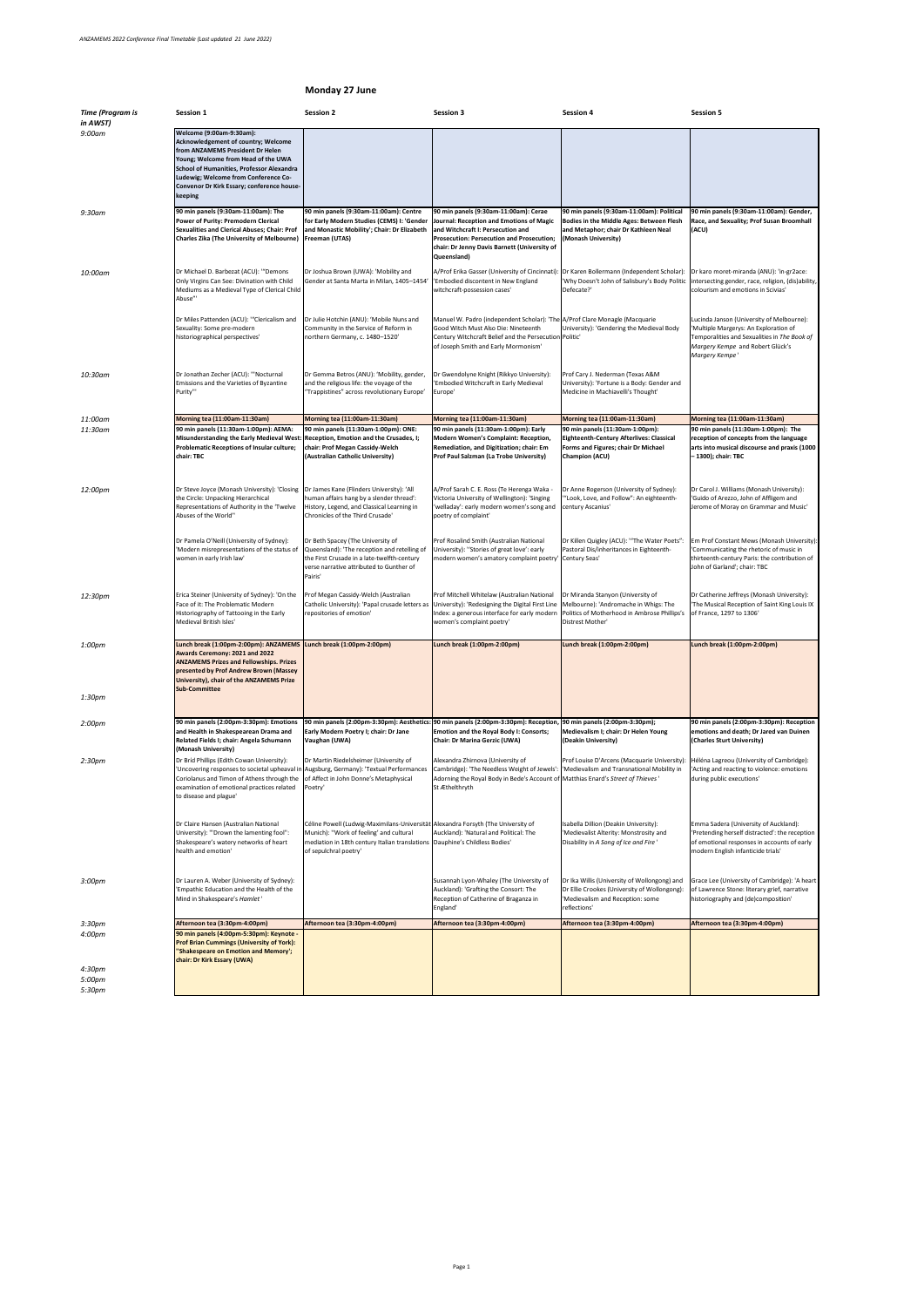## **Tuesday 28 June**

| <b>Time (Program is in</b><br>AWST) | <b>Session 1</b>                                                                                                                                                                                                                                                 | <b>Session 2</b>                                                                                                                                                         | <b>Session 3</b>                                                                                                                                                                                                                                                                 | <b>Session 4</b>                                                                                                                                                                                       | <b>Session 5</b>                                                                                                                                                                                                     |
|-------------------------------------|------------------------------------------------------------------------------------------------------------------------------------------------------------------------------------------------------------------------------------------------------------------|--------------------------------------------------------------------------------------------------------------------------------------------------------------------------|----------------------------------------------------------------------------------------------------------------------------------------------------------------------------------------------------------------------------------------------------------------------------------|--------------------------------------------------------------------------------------------------------------------------------------------------------------------------------------------------------|----------------------------------------------------------------------------------------------------------------------------------------------------------------------------------------------------------------------|
| $9:00$ am                           | 90 min panels (9:00am-10:30am): Emotions<br>and reception in the Early Modern; chair: Dr<br>Jared van Duinen (Charles Sturt University)                                                                                                                          | 90 min panels (9:00am-10:30am): The<br><b>Tempest and Compassion: A Moved Reading</b><br>and Roundtable Discussion; chair: Dr Tiffany<br>Hoffman (University of Toronto) | 90 min panels (9:00am-10:30am): Sounding<br>Time and Emotion; chair A/Prof Jenny Spinks<br>(University of Melbourne)                                                                                                                                                             | 90 min panels (9:00am-10:30am): Reception,<br><b>Emotion and the Royal Body II; Chair: Hilary</b><br>Jane Locke (Macquarie University)                                                                 | 90 min panels (9:00am-10:30am): Anxiety,<br>Fear and Healing in the medieval; chair: Dr<br><b>Kirk Essary (UWA)</b>                                                                                                  |
| $9:30$ am                           | Alan R. van den Arend (Johns Hopkins<br>University): 'Traditional Feelings, Received<br>Perceptions: Literary Aesthesis in Italian<br>Renaissance Humanism'                                                                                                      | Speakers: Dr Tiffany Hoffman (University of<br>Toronto), Dr Brid Phillips (ECU), Anna Quercia- Melbourne): 'Feeling the Hours: Listening for<br>Thomas (UWA)             | Dr Matthew Champion (University of<br>Emotional Receptions of Clocks in the<br>Medieval and Early Modern World'                                                                                                                                                                  | Elisabeth Rolston (University of Canterbury,<br>Aotearoa New Zealand): 'The memory of<br>Frederick Barbarossa: Gender, emotion and<br>the embodiment of empire'                                        | Clare Louise Harmon (University of<br>Minnesota): 'Neoliberal Subjectivity, Climate<br>Anxiety, and Dante's Pilgrim: Reading Inferno<br>in the Anthropocene'                                                         |
|                                     | Em Prof Randall Albury (UNSW/UNE): 'The<br>Negative Reception of Ficino's Ideas about<br>Platonic Love'                                                                                                                                                          |                                                                                                                                                                          | Prof Andrew Brown (Massey University):<br>Sound Excuses: Auditory Experiences in Late<br><b>Medieval Pardon Letters</b>                                                                                                                                                          | Associate Professor Stephanie Russo<br>(Macquarie University): "'Huzzah!":<br>Anachronism, Royal Bodies and the Weird<br>Eighteenth Century in The Great'                                              | Dr Keagan Brewer (Macquarie University):<br>'Simon of Tournai's Blasphemy and the Fear of<br>Godlessness: Getting Emotions from<br>Accusations'                                                                      |
| 10:00am                             | Dr Gabriella Edelstein (University of<br>Newcastle): 'Was early modern censorship<br>collaborative?'                                                                                                                                                             |                                                                                                                                                                          | Hon. A/Prof Dolly MacKinnon (University of<br>Queensland): 'Ear-Witnesses, Emotions, and<br>Early Modern Bells'                                                                                                                                                                  | Dr Valerie Schutte (Independent Researcher)<br>The Reception of Anne of Cleves'                                                                                                                        | Elizabeth Burrell (Monash University): 'For the<br>Betterment of the Whole: The Power of<br>Emotion in Late-Medieval Healing Charms'                                                                                 |
| 10:30am                             | Morning tea (10:30am-11:00am)                                                                                                                                                                                                                                    | Morning tea (10:30am-11:00am)                                                                                                                                            | Morning tea (10:30am-11:00am)                                                                                                                                                                                                                                                    | Morning tea (10:30am-11:00am)                                                                                                                                                                          | Morning tea (10:30am-11:00am)                                                                                                                                                                                        |
| 11:00am                             | 90 min panels (11:00am-12:30pm): Keynote -<br>A/Prof Shino Konishi (Australian Catholic<br><b>University): 'Recasting Australia's Early</b><br>History'; chair: Prof Susan Broomhall (ACU)                                                                       |                                                                                                                                                                          |                                                                                                                                                                                                                                                                                  |                                                                                                                                                                                                        |                                                                                                                                                                                                                      |
| 11:30am<br>12:00pm                  |                                                                                                                                                                                                                                                                  |                                                                                                                                                                          |                                                                                                                                                                                                                                                                                  |                                                                                                                                                                                                        |                                                                                                                                                                                                                      |
| 12:30pm                             | Lunch break (12:30pm-1:30pm): Lee Kinsella<br>(curator of the Cruthers Collection of<br><b>Women's Art at The University of Western</b><br>Australia): 'Bodily intelligence - past-present<br>engagements with art'; chair: Em Prof<br><b>Richard Read (UWA)</b> | Lunch break (12:30pm-1:30pm)                                                                                                                                             | Lunch break (12:30pm-1:30pm)                                                                                                                                                                                                                                                     | Lunch break (12:30pm-1:30pm)                                                                                                                                                                           | Lunch break (12:30pm-1:30pm)                                                                                                                                                                                         |
| 1:00pm<br>1:30pm                    | 90 min panels (1:30pm-3:00pm): Albrecht<br>Dürer's Material World: Translating Objects<br>and Emotions in Nuremberg; Chair: Dr<br><b>Matthew Champion (The University of</b><br><b>Melbourne)</b>                                                                | 90 min panels (1:30pm-3:00pm): Moral<br><b>Instruction and Emotion; chair Dr Kirk Essary</b><br>(UWA)                                                                    | 90 min panels (1:30pm-3:00pm): Let's talk<br>numbers: Parergon, the Humanities, and<br>Scimago Journal Rankings Roundtable; Chair:<br><b>Paige Donaghy (The University of</b><br>Queensland)                                                                                     | 90 min panels (1:30pm-3:00pm): MEMS<br><b>Flinders University: 'Royal Outsiders: Exile</b><br>and Isolation in Early English History and<br>Literature'; chair: Dr James Kane (Flinders<br>University) | 90 min panels (1:30pm-3:00pm): Gender and<br>reception in literature; chair Dr Jennifer<br><b>Clement (The University of Queensland)</b>                                                                             |
| 2:00 <sub>pm</sub>                  | Dr Andrea Bubenik (UQ): 'Penetrate and<br>medicate: the agency of medical instruments<br>in Dürer's prints'                                                                                                                                                      | Dr Ivan Missoni (University of Zagreb): 'The<br>Advocacy of Love: Passion Plays as Edifying<br><b>Examples of How Christians Should Properly</b><br> Feel'               | Speakers: Rosalind Smith (Australian National<br>University); Sarah Ross (Te Herenga Waka,<br>Victoria University of Wellington); Katie<br>Barclay (The University of Adelaide); Robert<br>Cribb (Australian National University); Beth<br>Spacey (The University of Queensland) | Matthew Firth (Flinders University), 'The Two<br>Exiles of Queen Eadgifu'                                                                                                                              | Vesna McMaster (University of Newcastle):<br>'Transgression, Adaptation and Reception of<br>Aphra Behn's Female Rakes'                                                                                               |
| 2:30 <sub>pm</sub>                  | A/Prof Jenny Spinks (University of<br>Melbourne): 'Moving Objects in a Renaissance   Habituation in Ascetic Education'<br>City: Albrecht Dürer's Nemesis'                                                                                                        | A/Prof Michael Champion (ACU): 'Moral                                                                                                                                    |                                                                                                                                                                                                                                                                                  | Cassandra Schilling (Flinders University),<br>'Aspects of the Exilic: Diversity and Intricacies<br>of Female Isolation in Old English Literature'                                                      | Rachel Boddy (Te Herenga Waka, Victoria<br>University of Wellington): "I have ever felt<br>some Degree of that Ambition': The Duchess<br>of Marlborough and Female Ambition in early-<br>eighteenth-century England' |
|                                     | Prof Charles Zika (University of Melbourne):<br>"Dürer's Golden Candlesticks and St John's<br><b>Wondrous Vision'</b>                                                                                                                                            | Chris White (UQ): 'Medieval Social Networks:<br>Didactic Messaging and the Transmission of<br>Morality in Gervase of Tilbury's Otia<br>Imperialia'                       |                                                                                                                                                                                                                                                                                  | Dr Erin Sebo (Flinders University), 'Eart bu se<br>Beowulf? Exiles and Outsiders in Beowulf'                                                                                                           | Connie Skibinski (University of Newcastle):<br>Turning a Pagan Maiden into a Virtuous<br>Virgin: Examining Penthesilea's<br>Representation in Medieval Literature and                                                |
| 3:00 <sub>pm</sub>                  | Afternoon tea (3:00pm-3:30pm)                                                                                                                                                                                                                                    | Afternoon tea (3:00pm-3:30pm)                                                                                                                                            | Afternoon tea (3:00pm-3:30pm)                                                                                                                                                                                                                                                    | Afternoon tea (3:00pm-3:30pm)                                                                                                                                                                          | Afternoon tea (3:00pm-3:30pm)                                                                                                                                                                                        |
| 3:30 <sub>pm</sub>                  | 90 min panels (3:30pm-5:00pm): Reception<br>and Emotion in Performance; chair: A/Prof<br><b>Mary-Rose McLaren (Victoria University)</b>                                                                                                                          | 90 min panels (3:30pm-5:00pm): Reception<br>and Emotion in material and visual cultures;<br>chair: Em Prof Richard Read (UWA)                                            | 90 min panels (3:30pm-5:00pm):<br>Supernatural Reception and Emotion; chair:<br>Dr Jared van Duinen (Charles Sturt<br>University)                                                                                                                                                | 90 min panels (3:30pm-5:00pm): Affect, Well-<br>being and Mobilities in Shared Spaces,<br>Europe, 1200-1500; Chair: Elizabeth Burrell<br>(Monash University)                                           | 90 min panels (3:30pm-5:00pm): 'Wonders of<br>Nature: The Reception and Display of Science<br>in the Early Modern Kunstkammer'; chair:<br><b>Prof Susan Broomhall (ACU)</b>                                          |
| 4:00pm                              | Em Prof Rod Lyall (Vrije Universiteit<br>Amsterdam): "Bad History' or a National<br>Treasure? The Scottish Response to Tyrone<br>Guthrie's 1948 Production of Lindsay's Thrie<br>Estaitis'                                                                       | A/Prof Catherine Kovesi (University of<br>Melbourne): presenting Janet Kovesi-Watt's<br>paper: 'Ceramics in Renaissance Italy:<br>Receptacles of Emotion'                | Dr Victoria Flood (University of Birmingham):<br>'Witchcraft and Cultures of Wonder: From<br>Gervase of Tilbury to the Malleus<br>Maleficarum'                                                                                                                                   | Lola Digard (University of Amsterdam): 'The<br>city as a stage: Rituals, emotions and audience Bonn): 'The Whale and the Time to Wonder:<br>in the pacification court of Douai, 1300-1500'             | Dr Charlotte Colding Smith (University of<br>The Reception of Whale and Narwhal Objects<br>in Public and Private Collections'                                                                                        |
|                                     | A/Prof Kim Durban (Federation University):<br>'Navigating Brome's Comic Therapy in The<br>Sparagus Garden'                                                                                                                                                       | Dr Sarah Randles (University of<br>Melbourne/UTAS): 'Rebuilding the Temple:<br>Creating devotional space in the visual<br>program of Chartres Cathedral'                 | Dr Debra Parish (UQ): 'Prophecy or<br>Witchcraft? Audience Responses to the<br>Female Prophetic Performance in<br>Revolutionary England: 1640-1660'                                                                                                                              | Dr Claire Weeda (Leiden University): 'Dancing<br>in the streets: Health, morality and public<br>space in the Low Countries, 1370-1430'                                                                 | Dr Julie Davies (University of Münster): 'Living<br>Kunstkammer: Affective Practice and the<br>Botanical Collections of Early Modern Women<br>in Life and Art'                                                       |
| 4:30pm                              | Dr Emily Soon (Singapore Management<br>University): Trading Faith: Re-shaping<br>religious passion in John Fletcher's The Island painters in early modern Italy.'<br>Princess (ca. 1621)                                                                         | A/Prof Angelo Lo Conte (Hong Kong Baptist<br>University): 'The colours of silence: deaf                                                                                  | Dr Charlotte-Rose Millar (University of<br>Melbourne): 'Ghosts, Devils and Fear in Post- University of Amsterdam): 'Mine air makes<br>Reformation England'                                                                                                                       | <b>Prof Guy Geltner (Monash University and</b><br>free? The ambiguity of fixities and flows'                                                                                                           | Dr Michael Pickering (University of<br>Melbourne): 'Mummy Issues: Antique Bodies,<br>Wonder and Cannibalism in an Eighteenth-<br>Century Court Apothecary's Text'                                                    |
| 5:00pm                              |                                                                                                                                                                                                                                                                  |                                                                                                                                                                          |                                                                                                                                                                                                                                                                                  |                                                                                                                                                                                                        |                                                                                                                                                                                                                      |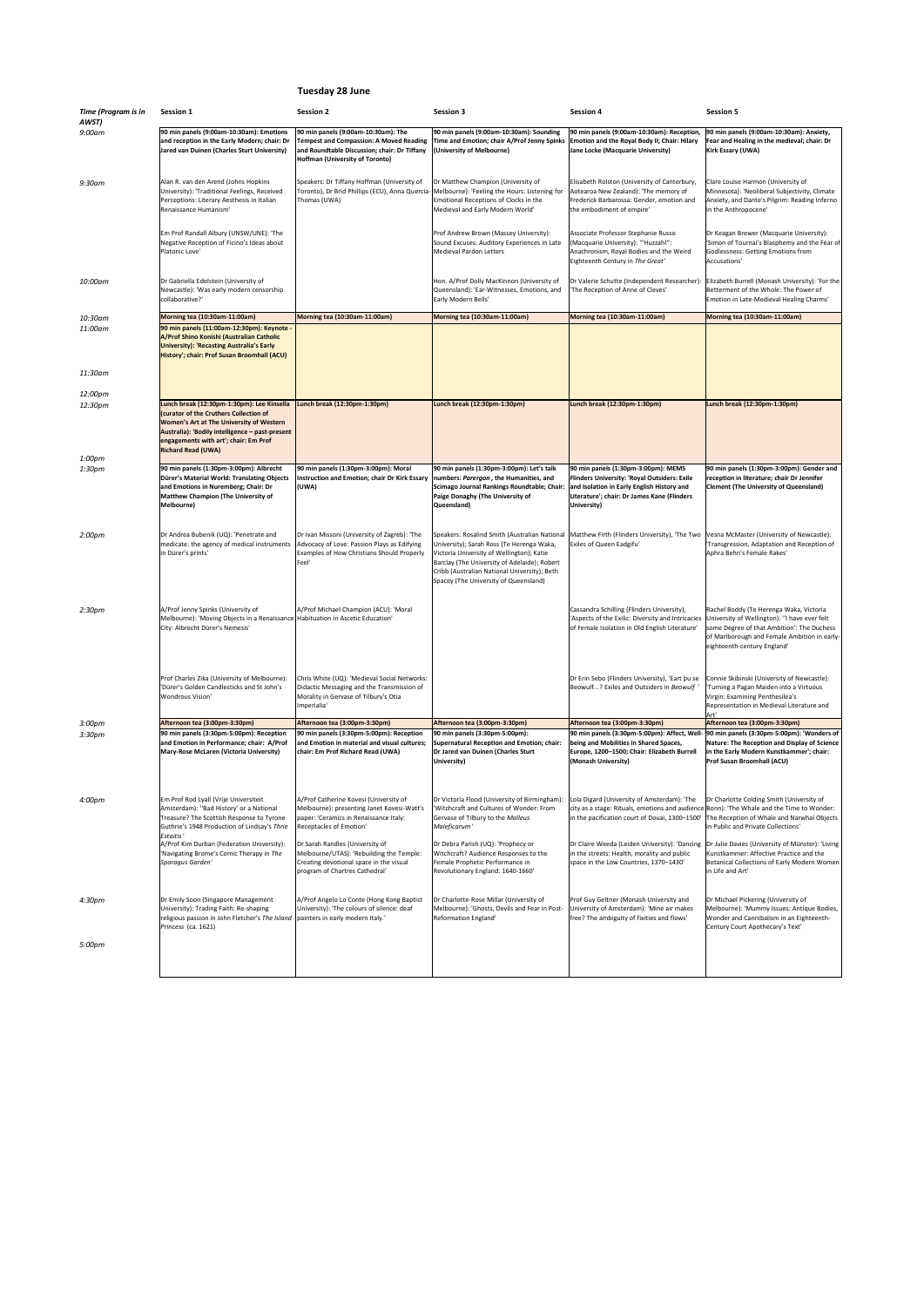## **Wednesday 29 June**

| <b>Time (Program is in</b><br>AWST) | <b>Session 1</b>                                                                                                                                                                                                                                    | <b>Session 2</b>                                                                                                                                                                                                                             | <b>Session 3</b>                                                                                                                                                                                                                                                                          | <b>Session 4</b>                                                                                                                                                                                              | <b>Session 5</b>                                                                                                                                                                                                                                                                                                          |
|-------------------------------------|-----------------------------------------------------------------------------------------------------------------------------------------------------------------------------------------------------------------------------------------------------|----------------------------------------------------------------------------------------------------------------------------------------------------------------------------------------------------------------------------------------------|-------------------------------------------------------------------------------------------------------------------------------------------------------------------------------------------------------------------------------------------------------------------------------------------|---------------------------------------------------------------------------------------------------------------------------------------------------------------------------------------------------------------|---------------------------------------------------------------------------------------------------------------------------------------------------------------------------------------------------------------------------------------------------------------------------------------------------------------------------|
| $9:00$ am                           | 90 min panels (9:00am-10:30am): Medieval                                                                                                                                                                                                            | 90 min panels (9:00am-10:30am): Emotions                                                                                                                                                                                                     | 90 min panels (9:00am-10:30am): Historical                                                                                                                                                                                                                                                | 90 min panels (9:00am-10:30am): The Time of 90 min panels (9:00am-10:30am):                                                                                                                                   |                                                                                                                                                                                                                                                                                                                           |
|                                     | Afterlives; chair: Prof Louise D'Arcens<br>(Macquarie University)                                                                                                                                                                                   | and Health in Renaissance Drama; chair: Dr<br><b>Brid Phillips (UWA)</b>                                                                                                                                                                     | afterlives; chair: Hilary Jane Locke<br>(Macquarie University)                                                                                                                                                                                                                            | the Smile; chair: Anna-Rose Shack (University Transforming the Early Modern Archive: The<br>of Amsterdam)                                                                                                     | <b>Emmerson Collection State Library Victoria</b><br>Linkage Project I: Early modern marginalia in<br>the Emmerson collection, State Library<br>Victoria; chair: A/Prof Patricia Pender (UON)                                                                                                                             |
| $9:30$ am                           | Prof Andrew Lynch (UWA): 'King Arthur in<br>England, 1700-1800'                                                                                                                                                                                     | Annabel Macpherson (La Trobe University):<br>''Vnnaturall deeds / Do breed vnnaturall<br>troubles': Macrocosmic and microcosmic<br>disorder in Macbeth                                                                                       | Ellen O'Brien (University of Notre Dame):<br>"Despite what I do, I am a good mother":<br>absolving the militant woman in Emile<br>Péhant's Jeanne de Belleville'                                                                                                                          | Prof Stephanie Trigg (University of<br>Melbourne): 'Starting to smile in the<br>fourteenth century'                                                                                                           | Professor Rosalind Smith (Australian National<br>University): 'Shakespeare's book: marginalia in<br>the Emmerson collection at SLV'                                                                                                                                                                                       |
|                                     | William J. Hoff (ANU): 'Famous murderer or<br>commended bandit? Revisiting the reception<br>of Robin Hood in Scottish historical thought,<br>c.1424-c.1447'                                                                                         | Leah Ingram (Monash University): 'Spiritual<br>and Bodily Health in Thomas Heywood's A<br>Woman Killed with Kindness'                                                                                                                        | Lucy Moloney (Monash University):<br>Llywelyn's legendary lineage: constructing<br>Welsh unity through later medieval<br>genealogies of Llywelyn ap Gruffydd'                                                                                                                             | Dr Tyne Sumner (University of Melbourne):<br>'Scatter'd, sinister, sweet: The deceptive early<br>modern smile'                                                                                                | Em Prof Paul Salzman (La Trobe University):<br>'Happy pills and horoscopes: women's<br>marginalia in almanacs in the Emmerson<br>collection'                                                                                                                                                                              |
| 10:00am                             | Dr Jared van Duinen (Charles Sturt University):<br>'The 'historical Tannhauser': an exploration of<br>the reception of the Tannhauser legend'                                                                                                       |                                                                                                                                                                                                                                              |                                                                                                                                                                                                                                                                                           | Dr Joe Hughes (University of Melbourne): 'The A/Prof Sarah C. E. Ross (Te Herenga Waka -<br>Salon Smile'                                                                                                      | Victoria University of Wellington): "Reading<br>"with great comfort": reception and emotion<br>in Francis Quarles's Job Militant'                                                                                                                                                                                         |
| 10:30am                             | Morning tea (10:30am-11:00am)                                                                                                                                                                                                                       | Morning tea (10:30am-11:00am)                                                                                                                                                                                                                | Morning tea (10:30am-11:00am)                                                                                                                                                                                                                                                             | Morning tea (10:30am-11:00am)                                                                                                                                                                                 | Morning tea (10:30am-11:00am)                                                                                                                                                                                                                                                                                             |
| 11:00am                             | 90 min panels (11:00am-12:30pm):<br>Reception, Emotion and the Royal Body III:<br>From the Tudors to the Stuarts; chair: A/Prof<br><b>Stephanie Russo (Macquarie University)</b>                                                                    | <b>Reception: Expanding the "Pre-Modern"</b><br>Cultural Archive in Victoria; chair: Prof Guy<br><b>Geltner (Monash University)</b>                                                                                                          | 90 min panels (11:00am-12:30pm): Disrupted  90 min panels (11:00am-12:30pm): Reception  90 min panels (11:00am-12:30pm):<br>of the medieval and early modern: emotional Intersections of emotion, reception, and<br>engagements with the past; chair: Dr Kristie<br><b>Flannery (ACU)</b> | gender in early modern Italian literary<br>culture; chair: A/Prof Andrea Rizzi (The<br><b>University of Melbourne)</b>                                                                                        | 90 min panels (11:00am-12:30pm):<br>Transforming the Early Modern Archive: The<br><b>Emmerson Collection State Library Victoria</b><br>Linkage Project II: Curating, visualising, and<br>communicating early modern material<br>culture in the Emmerson Collection, State<br>Library Victoria; chair Rosalind Smith (ANU) |
| 11:30am                             | dreams of kings are not like the dreams of<br>other men': The Representation and<br>Reception of Henry VIII in Recent Adaptions<br>of the Tudor Era                                                                                                 | Hilary Jane Locke (Macquarie University): 'The JJohn Henry (Monash University): 'Inventorying Dr Helen Young (Deakin University) and Deb<br>"Pre-modern" Manuscripts in Victoria'                                                            | Lee-Talbot (Deakin University: 'Missionaries<br>and Vikings in the Pacific'                                                                                                                                                                                                               | Dr Amy Sinclair (Independent scholar):<br>'Gender wars and dissimulation in early<br>modern Venetian literary culture'                                                                                        | Dr Anna Welch (State Library Victoria): 'The<br>book as mirror: embroidered bindings at the<br>court of Charles I                                                                                                                                                                                                         |
|                                     | Emma Rayner (Australian National University): Dr Leila Alhagh (Monash University): 'The<br>'Non sine sole iris: Splitting Suns in the Stuart<br>Masque'                                                                                             | genres and characteristics of private and<br>public collections of manuscripts written in<br>Arabic script in a Victorian setting'                                                                                                           | Biruta Flood (Monash University): 'Mellin's<br>Atlas von Liefland and Livonian crusader ruins<br>in Russia'                                                                                                                                                                               | Julia Pelosi-Thorpe (ACU): 'Mythic moments<br>of grief and sensuality in Lucchesia Sbarra's<br>1610 Rime'                                                                                                     | Professor Mitchell Whitelaw (ANU) and Julie<br>Rodwell (ANU): 'Curating and visualising<br>connections in a special collection'                                                                                                                                                                                           |
| 12:00pm                             | Dr Jennifer Clement (University of<br>Queensland): 'Prince Henry's Body: Sermons,<br><b>Rhetoric and Grief'</b>                                                                                                                                     | Dr Merav Carmeli (Monash University):<br>'Transnational and transhistorical nostalgia in<br>Hebrew-script manuscript collections in<br>Victoria'                                                                                             | Linda Zampol D'Ortia (Ca' Foscari University of Dr Julie Robarts (ANU): "Qual oro, chi<br>Venice and Australian Catholic University):<br>Emotional Practices of Catholic Martyrdom in The risky business of launching a woman<br>Early Modern Japan'                                      | lampeggia d'honore, deve far bella mostra."<br>performer seen through the 1637/8 satires<br>and defences of Barbara Strozzi (1619-1677)'                                                                      | A/Prof Patricia Pender, (University of<br>Newcastle) 'Between the rhetoric and reality<br>of reception: planning for public engagement<br>with the SLV's Emmerson collection)'                                                                                                                                            |
| 12:30pm                             | Lunch break (12:30pm-1:30pm): Perth<br><b>Medieval and Renaissance Group (PMRG)</b><br>session: Commemorating Dr Anne Scott                                                                                                                         | Lunch break (12:30pm-1:30pm)                                                                                                                                                                                                                 | Lunch break (12:30pm-1:30pm)                                                                                                                                                                                                                                                              | Lunch break (12:30pm-1:30pm)                                                                                                                                                                                  | Lunch break (12:30pm-1:30pm)                                                                                                                                                                                                                                                                                              |
| 1:00pm<br>1:30pm                    | 90 min panels (1:30pm-3:00pm): Family                                                                                                                                                                                                               | 90 min panels (1:30pm-3:00pm): Reception,                                                                                                                                                                                                    | 90 min panels (1:30pm-3:00pm): Cerae                                                                                                                                                                                                                                                      | 90 min panels (1:30pm-3:00pm): Reception                                                                                                                                                                      | 90 min panels (1:30pm-3:00pm): Reception,                                                                                                                                                                                                                                                                                 |
|                                     | <b>Monuments and Memory in Early Modern</b><br>England; chair Hon A/Prof Dolly MacKinnon<br>(University of Queensland)                                                                                                                              | Emotion and the Crusades, II; chair: Dr James  Journal: Reception and Emotions of Magic<br><b>Kane (Flinders University)</b>                                                                                                                 | and Witchcraft II: Visceral Reactions,<br><b>Emotional Source'; chair: Dr Gwendolyne</b><br><b>Knight (Rikkyo University)</b>                                                                                                                                                             | and gender: writing for women, and writing<br>about women; chair: Prof Susan Broomhall<br>(ACU)                                                                                                               | <b>Emotion and Shakespeare; chair: Dr Brid</b><br><b>Phillips (ECU)</b>                                                                                                                                                                                                                                                   |
| 2:00 <sub>pm</sub>                  | Prof Peter Sherlock (University of Divinity): 'A<br>Sight Full of Woe: The Cecil Family and their<br>monuments 1580-1620'                                                                                                                           | Dr Stephen Spencer (King's College London):<br>'Annals as Repositories of Memory: The<br>Memorialisation of the Third Crusade and the origins of the witches' sabbath (1428-1442)<br>Reception of Crusade Narratives in Medieval<br>Britain' | Jenny Davis Barnett (University of<br>Queensland): 'Abjection and disgust in the                                                                                                                                                                                                          | A/Prof Suzanne Wijsman (UWA) "'Upon a ten- Dr Daniel Johnston (University of Sydney):<br>stringed harp I will play to you": Images of<br>Women and Music in a 15th-Century Hebrew<br>Manuscript' [in Germany] | 'Shakespeare's Phenomenology of Touch:<br>Romeo and Juliet                                                                                                                                                                                                                                                                |
|                                     | Dr Catriona Murray (University of Edinburgh): Emily Abercrombie (University of Liverpool):<br>'Family Gatherings: Dynasty, History and Early  'An Emotional Relationship: Richard the<br>Stuart Statuary'                                           | Lionheart and Phillip Augustus'                                                                                                                                                                                                              | Dr Maria Gloria Tumminelli (University of<br>Pavia): 'Singing the Good Fortune': The<br>perception of Gypsy Women's Magic in Spain<br>during the Early Modern Age'                                                                                                                        | Dr Janice Pinder (Monash University): 'A<br>Carthusian Mirror for princesses at the<br>Burgundian court: Advice and reception, past<br>and present'                                                           | Angela Schumann (Monash University): "The<br>Strong and Swelling Evil of my Conception":<br>Receptive Bodies: Medieval Moral<br>Insemination in Shakespeare'                                                                                                                                                              |
| 2:30 <sub>pm</sub>                  | Megan Shaw (University of Auckland): ""By her Dr Hélène Sirantoine (The University of<br>congealing sighes made stone": The<br>monumental patronage and mourning of the<br>Duchess of Buckingham, 1628-1634'                                        | Sydney): 'The reception of the Spanish holy<br>war in medieval non-Iberian universal<br>chronicles'                                                                                                                                          | Polymnia Synodinou (University of Crete):<br>The theme of magissa (=witch) in Late-<br>Byzantine and Post- Byzantine Art: Emotions<br>of guilt, punishment and social exclusion<br>(13th-18th century)'                                                                                   | Dr Emma Simpson-Weber (UQ): 'Reading<br>Cynicism in Isabella Whitney's Sweet<br>Nosegay'                                                                                                                      |                                                                                                                                                                                                                                                                                                                           |
| 3:00pm                              | Afternoon tea (3:00pm-3:30pm)                                                                                                                                                                                                                       | Afternoon tea (3:00pm-3:30pm)                                                                                                                                                                                                                | Afternoon tea (3:00pm-3:30pm)                                                                                                                                                                                                                                                             | Afternoon tea (3:00pm-3:30pm)                                                                                                                                                                                 | Afternoon tea (3:00pm-3:30pm)                                                                                                                                                                                                                                                                                             |
| 3:30pm<br>4:00pm<br>4:30pm          | 90 min panels (3:30pm-5:30pm): Keynote -<br><b>Prof Holly Crocker (University of South</b><br>Carolina): 'Affects, Emotions, and<br><b>Intersectional Subjectivity in the Book of</b><br><b>Margery Kempe; chair: Em Prof Andrew</b><br>Lynch (UWA) |                                                                                                                                                                                                                                              |                                                                                                                                                                                                                                                                                           |                                                                                                                                                                                                               |                                                                                                                                                                                                                                                                                                                           |

| 4.30µ111 |  |  |  |
|----------|--|--|--|
|          |  |  |  |
|          |  |  |  |
| 5:00pm   |  |  |  |
|          |  |  |  |